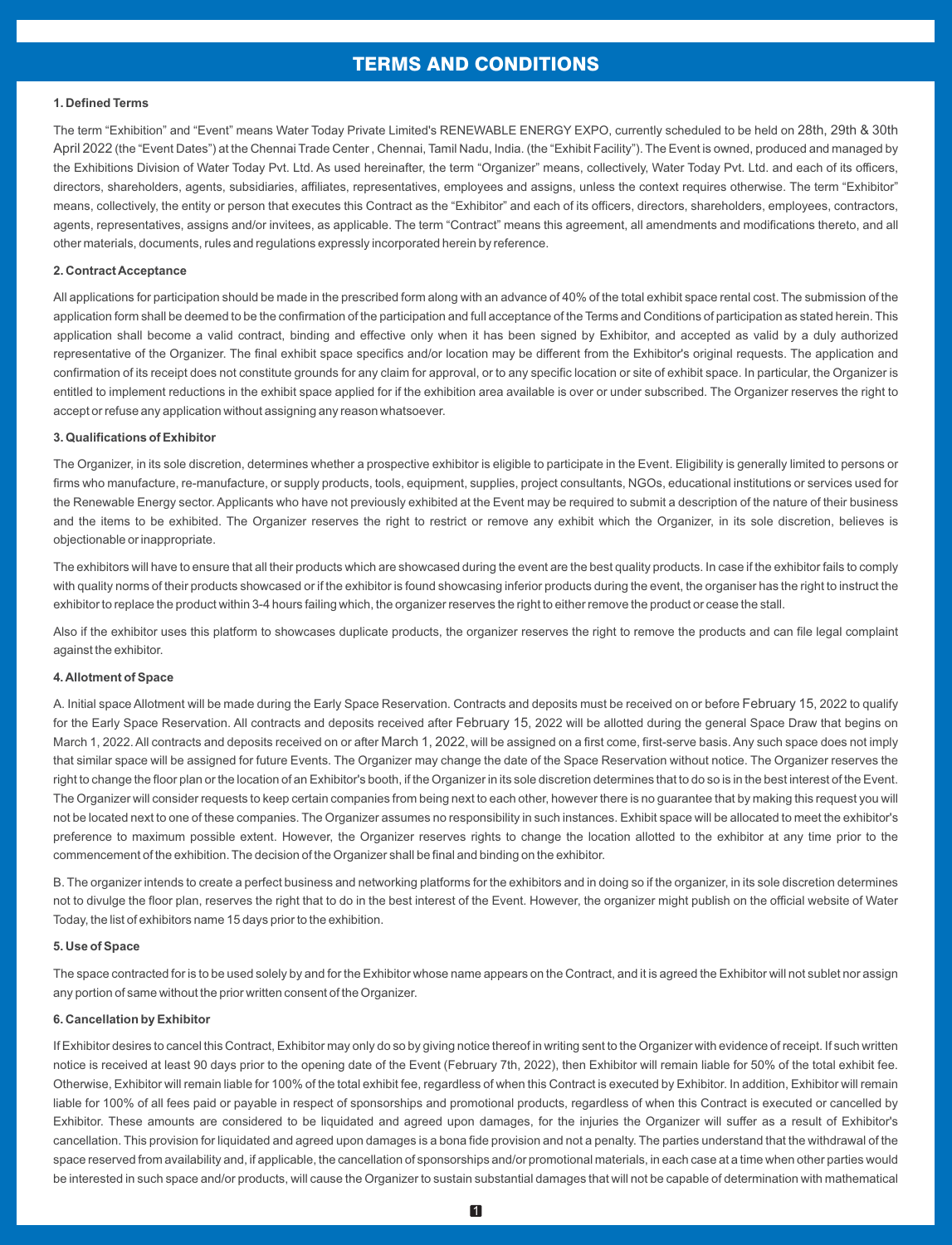precision. Therefore, the provisions for liquidated and agreed upon damages have been incorporated into this Contract as a valid pre-estimate of these damages. The date of cancellation shall be the date the Organizer receives the notice. The Organizer reserves the right to treat Exhibitor's downsizing of booth space as cancellation of the original space and purchase of new booth space, and Exhibitor may be required to move to a new location, if Exhibitor requests a downsizing of space.

## **7. Cancellation by Water Today Pvt. Ltd.**

If Exhibitor fails to timely make any payment required by this Contract or otherwise breaches any of its obligations under this Contract, the Organizer may immediately terminate this Contract (and Exhibitor's participation in the Event) by providing written notice (or, if appropriate under the circumstances, oral notice with written notice to follow) to Exhibitor of such termination. The Organizer shall have no obligation to refund monies previously paid. The Organizer reserves the right to refuse Exhibitor permission to move in and set up an exhibit if Exhibitor is in arrears of any payment due to the Organizer. The Organizer is expressly authorized (but has no obligation) to occupy, cause to be occupied or dispose of any space vacated or made available by reason of action taken under this paragraph in such manner as it may deem best, and without releasing Exhibitor from any liability hereunder.

## **8. Cancellation of the Event**

If the Organizer cancels the Event due to circumstances beyond the reasonable control of the Organizer (such as natural calamities, acts of war, governmental emergency, labor strike, riots, political riots or unavailability of the Exhibit Facility), the Organizer shall refund to each Exhibitor its exhibit space rental payment previously paid, minus a share of costs and expenses incurred by the Organizer, in full satisfaction of all liabilities of the Organizer to Exhibitor. The Organizer reserves the right to cancel, re-name or re-locate the Event or change the dates on which it is held. If the Organizer changes the name of the Event, re-locates the Event to another event facility within the same city, within the same country or changes the dates for the Event to dates that are not more than 90 days earlier or 365 days later than the dates on which the Event originally was scheduled to be held, no refund will be due to Exhibitor, but the Organizer shall assign to Exhibitor, in lieu of the original space, such other space as the Organizer deems appropriate and Exhibitor agrees to use such space under the terms of this Contract. Exhibitor agrees that, except as expressly provided in this paragraph, it shall and hereby does waive any and all claims for damages or compensation resulting from or relating to the cancellation, renaming, relocation or rescheduling of the Event.

## **9. Exhibit Space Occupancy**

Hours and dates for installing, occupying and dismantling stall shall be as specified in the Exhibitors Manual. If Exhibitor fails to install its display in its assigned space by 8:00 pm on April 27 $<sub>th</sub>$ , 2022, or leaves its space unattended during the Exhibit hours, the Organizer shall have the right to take possession of the space,</sub> without releasing Exhibitor from any liability or obligation hereunder, and no refund will be due to Exhibitor. All exhibits must be open and manned for business during the Event hours. Exhibitor may not dismantle the display until the Event is officially closed by the Organizer.

#### **10. Listings and Promotional Materials**

By exhibiting at the Event, Exhibitor grants to the Organizer a fully-paid, perpetual nonexclusive license to use, display and reproduce the name, trade names and product names of Exhibitor in any directory (print, electronic or other media) listing the exhibiting companies at the Event and to use such names in the Organizer's promotional materials. The Organizer shall not be liable for any errors in any listing or descriptions or for omitting any Exhibitor from the directory or other lists or materials. The Organizer may also take photographs of Exhibitor's booth space, exhibit and personnel during, before or after the open hours of the Event and use such photographs for any of the Organizer's promotional purpose. Exhibitor warrants that it owns, or has right to use pursuant to a valid license, all intellectual property (copyright, trade mark, etc.) to be used by Exhibitor for promotion or exhibition at the Event.

## **11. Care of Exhibit Facility**

The exhibitor shall not cause damage or permit any damage to be done to the exhibition venue or services provided during the exhibition. Exhibitors shall comply with all the rules and regulations, laws laid down by the Organizers of the exhibition and conference. In the event of unforeseen circumstances, the Organizer's decision will be final. Exhibitor shall promptly pay for any and all damages to the Exhibit Facility or associated facilities, booth equipment or the property of others caused by Exhibitor.

#### **12. Taxes and Licenses**

Exhibitor shall be solely responsible for obtaining any licenses, permits or approvals under central, state or local law applicable to its activities at the Event. Exhibitor shall be solely responsible for obtaining any necessary tax identification numbers and permits and for paying all taxes, license fees, or other fees, charges, levies or penalties that become due to any governmental authority in connection with its activities at the Event. Exhibitor will not permit the delivery of merchandise at the Event Facility without the express permission of the Organizer.

### **13. Terms of Payment**

- a) All cheques / DD to be drawn in favour of "Water Today Pvt. Ltd."
- b) The exhibitor shall make an application by paying 40% of the total exhibit space rental cost as an advance.
- c) The balance shall be paid within 60 days before the commencement of the exhibition, as per the payment terms.
- d) For any other additional services, full payment must be made in advance while submission of application

to procure the required services, as per every deadline.

- e) Payment by the stipulated date is a pre-requisite for the exhibitor's participation.
- f) In the event of default of payment, the Exhibitor's application shall be deemed to be cancelled and the advance forfeited within 7(seven)

days from the date on which the amount falls due.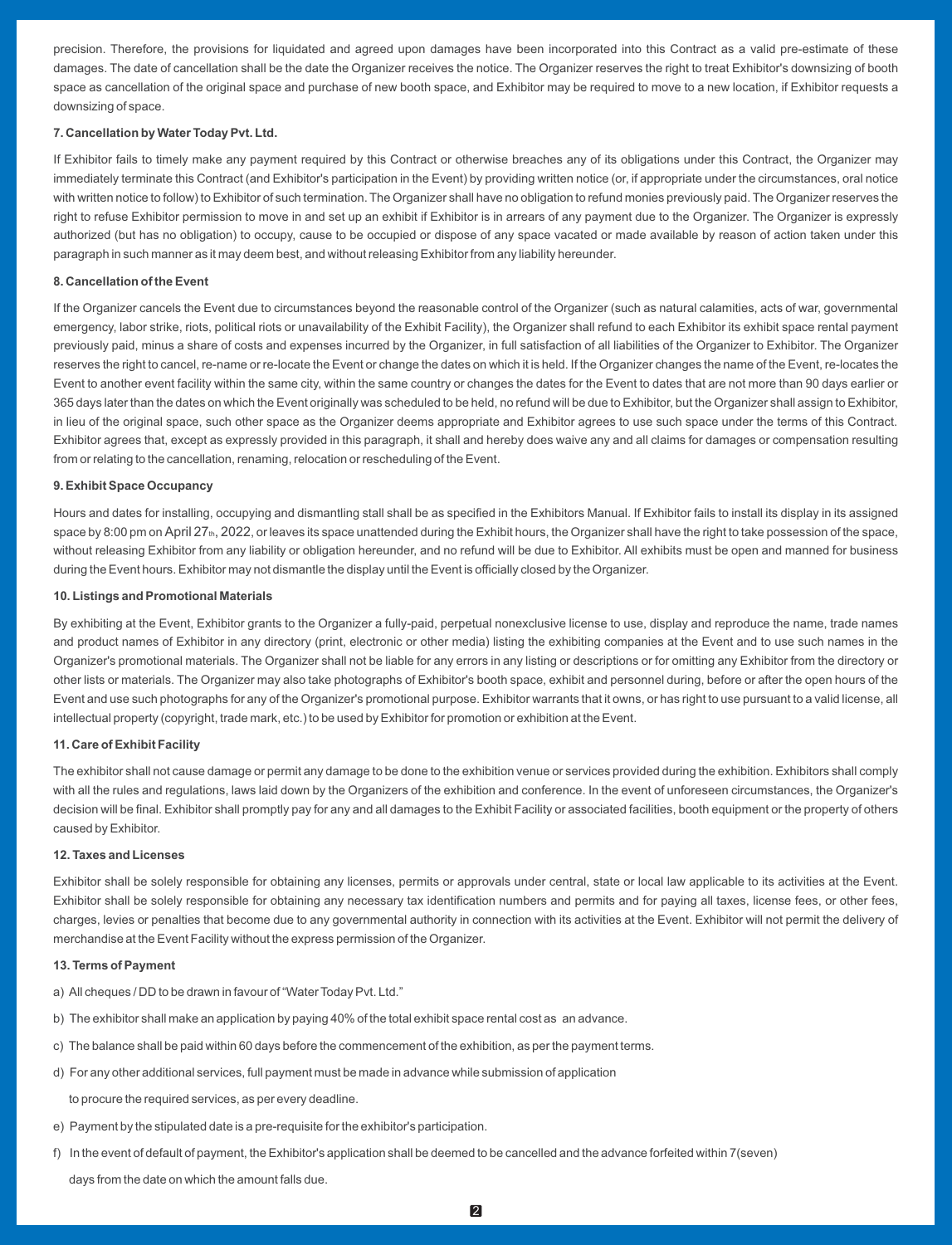g) The Organizer shall reserve the right to claim payment due from the defaulting Exhibitor.

## **14. Copyrighted Materials**

Exhibitor shall not play or permit the playing or performance of, or distribution of any copyrighted material at the Event unless it has obtained all necessary rights and paid all required royalties, fees or other payments.

#### **15. Observance of Laws**

Exhibitor shall abide by and observe all central, state and local laws, codes, ordinances, rules and regulations, and all rules and regulations of the Exhibit Facility (including any union labor work rules). Without limiting the foregoing, Exhibitor shall comply with all applicable requirements of the Indian with Disabilities Act, including with respect to the construction of its exhibits.

## **16. Exhibitor Information & Update**

The Organizer will provide Exhibitor information and updates to the designated representative of the Exhibitor, including an Exhibitor Service Manual. The Exhibitor Service Manual will include information integral to participation at the Event, including but not limited to: additional exhibitor rules and regulations, official contractor order forms, registration, shipping and drayage, utilities and building services, exhibitor display rules, and move-in, move-out schedules. The designated representative of the Exhibitor will also receive updates about the Event via mail, e-mail and/or SMS.

#### **17. Incorporation of Rules and Regulations**

Any and all matters pertaining to the Event and not specifically covered by the terms and conditions of this Contract shall be subject to determination by the Organizer in its sole discretion. The Organizer may adopt rules or regulations from time-to-time governing such matters and may amend or revoke them at any time, upon reasonable notice to Exhibitor. Any such rules and regulations (whether or not included in an Exhibitor Service Manual or similar document) are an integral part of this Contract and are incorporated herein by reference. Exhibitor shall observe and abide by additional regulations made by the Organizer as soon as they are communicated to Exhibitor. This Contract (including the Exhibitor Service Manual and any additional rules or regulations adopted by the Organizer from time-to-time) states the entire agreement of the parties with respect to the subject matter hereof.

## **18. Installation and Dismantling**

Exhibitors must comply with the move-in and move-out times indicated in the Exhibitor Manual. If an Exhibitor fails to remove an exhibit in the allowed time, the Organizer shall be permitted (at Exhibitor's sole expense) to remove and place same in a warehouse subject to the Exhibitor's disposition, and/or to ship to Exhibitor via common carrier with all charges to follow at no liability to the Organizer. All exhibits must remain intact until the Exhibition is officially closed.

#### **19. Contractor Services**

In the interest of making available the best qualified craftsmen in numbers sufficient to handle all of the services necessary for the operation of the Event, the Organizer has contracted on an exclusive basis official contractors to provide certain services. Service companies other than the official contractors will not be allowed to perform any of these exclusive services. Non-exclusive services may be performed by exhibitor-appointed contractors (EAC) within certain guidelines. Acomplete listing of exclusive services and EAC guidelines will be provided in Exhibitor Service Manual. Only qualified and pre-approved fabricators will be allowed to work in the exhibition premises. Fabricators are strictly prohibited from using spray painting. This is to ensure adherence to exhibition guidelines and to avoid delayed completion of the stall fabrication beyond the stipulated time. Also the stall fabricator/s will have to pay a refundable deposit to the Organizer as adherence to the guidelines. Exhibitors have to ensure that their respective vendors get in touch with the organizers to get themselves approved. In case of non approval, exhibitors will have to choose a different vendor.

## **20. Exhibit Guidelines**

Exhibitors are required to submit their stall design at least 20 days in advance. The maximum permissible height is 12ft. An additional 1 ft height can be used for branding (in an area measuring not more that 25% of the total exhibition space). No fabrication work can block the AC. vent (refer lay out diagram and contact organizer for clarification). The exhibitor needs to secure the gate passes and clearance certificates from the organizers before they take their exhibits out of the venue. Distribution of samples and printed matter of any kind, and any promotional material, is restricted to the exhibit booth. Exhibitor agrees to exhibit only products which it manufactures, represents or distributes. All exhibits shall display products or services in a tasteful manner. The aisles, passageways and overhead spaces remain strictly under control of the Organizer and no signs, decorations, banners, advertising material or special exhibits will be permitted in the aisles except by written permission of the Organizer. Uniformed attendants, models and other employees must remain within the booths occupied by their employers. Any and all advertising distribution must be made from Exhibitor's booth space. Balloons and stickers (including handouts with gummed backing that adhere or cause adhesion) are prohibited in the exhibit area. Equipment must be arranged so that show visitors do not stand in the aisle while examining equipment or watching demonstrations.

#### **21. Power**

Exhibitors will get complimentary power based on the following chart (Refer Exhibitor Service Manual). \*Any additional power requirement will be charged at the rates applicable in the Exhibitor Service Manual.

## **22. General Terms and Conditions**

The Organizer has sole control over attendance policies. Except as expressly provided in this contract, all monies paid by Exhibitor shall be deemed fully earned and non-refundable at the time of payment. Exhibitor shall conduct itself at all times in accordance with normal standards of decorum and good taste. In addition to its right to close an exhibit and withdraw acceptance of the contract, the Organizer in its sole judgment may refuse to consider for participation in future Events an Exhibitor who violates or fails to abide by the contract and any of the accompanying rules and regulations. Any amendment to this Contract must be in writing and signed by an authorized representative of the Organizer.

3